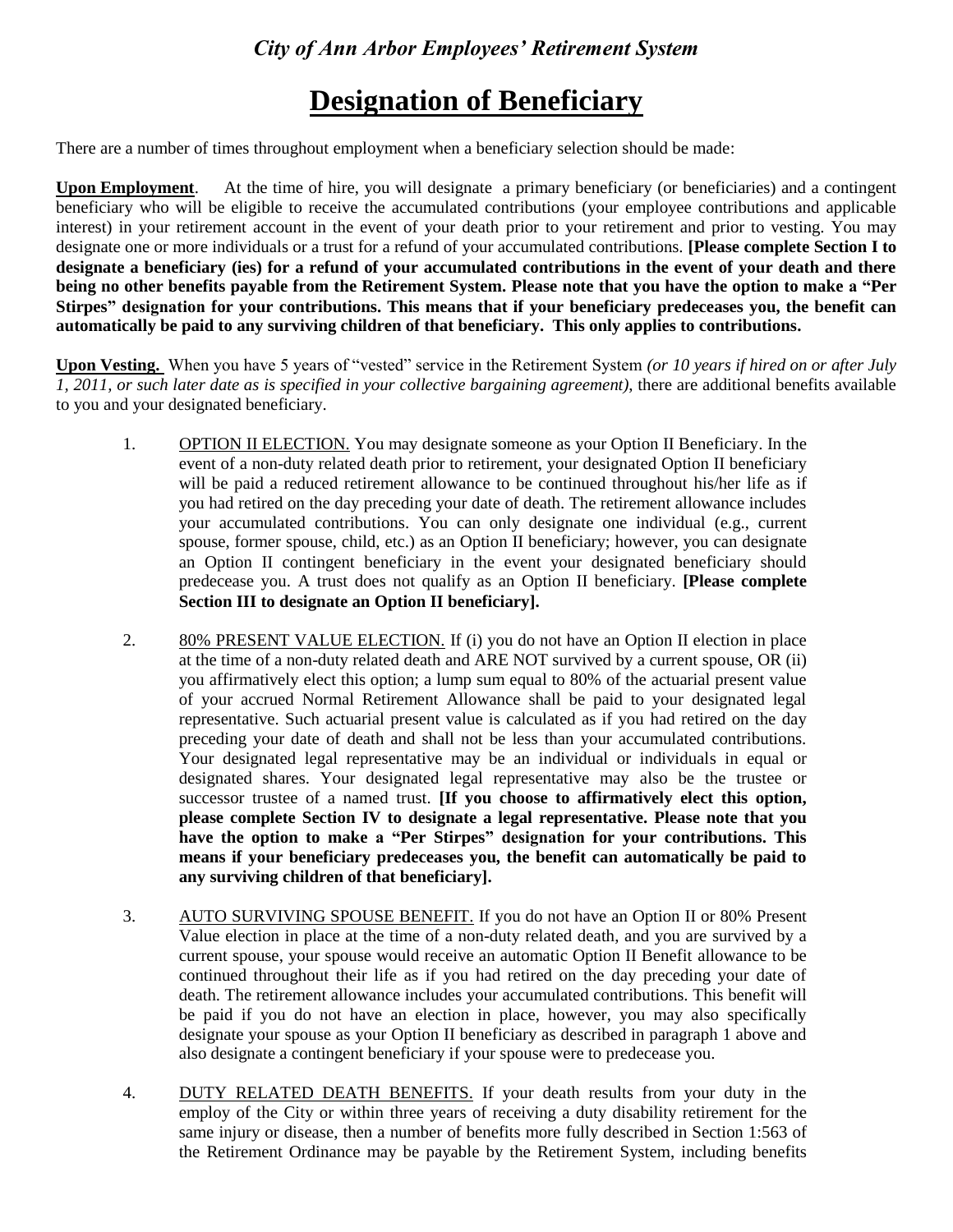potentially payable to your surviving spouse, an Other Qualified Adult, or your children. Your accumulated contributions in such an instance would be refunded to your designated beneficiary or beneficiaries. **[Please complete Section II to designate a beneficiary (ies) for a refund of your accumulated contributions in the event of your duty related death. Please note that you have the option to make a "Per Stirpes" designation for your contributions. This means if your beneficiary predeceases you, the benefit can automatically be paid to any surviving children of that beneficiary].**

**Upon Vested Deferred Retirement.** If you are a vested deferred retiree and you die before designating a beneficiary under one of the optional forms of benefits offered under the Retirement System and prior to commencing benefits from the Retirement System, your designated beneficiary or beneficiaries will receive a refund of your accumulated contributions. **[Please complete Section I to designate a beneficiary (ies) for a refund of your accumulated contributions in the event of your death as a deferred vested retiree and prior to benefit commencement. Please note that you have the option to make a "Per Stirpes" designation for your contributions. This means if your beneficiary predeceases you, the benefit can automatically be paid to any surviving children of that beneficiary].**

**Upon Retirement** At the time of your Normal, Early, Disability or Deferred Vested Retirement, but not thereafter, you may elect to receive your benefit in several different optional forms and designate an appropriate beneficiary in such instance. The designation of a beneficiary at the time of retirement is irrevocable and can not be changed or modified in the event of divorce, remarriage or death. A single exception would be a court order declaring the election of a joint and survivor beneficiary null and void, in the case of a divorce. Please consult the Retirement System Staff prior to retirement to review your benefit options.

**If you marry or become divorced, or one of your beneficiaries dies, you may want to change your beneficiary designations. Please consult the Retirement System Staff if you need to change your beneficiary designation at any time.**

**I acknowledge that I have received a copy of the Retirement System's "Employee Handbook"**

| Name (print name in full)                                             |     |      | Date of Birth            | <b>Social Security Number</b> |                                        |  |
|-----------------------------------------------------------------------|-----|------|--------------------------|-------------------------------|----------------------------------------|--|
| Address (give street & number, city, state)                           |     |      | Female<br>Male           |                               |                                        |  |
| Place of Birth (Town or City, County, State/Country)                  |     |      | Service Area Employed In |                               |                                        |  |
| Title Designated on Payroll                                           |     |      | Service Unit             |                               |                                        |  |
|                                                                       |     |      |                          | <b>City Employment Record</b> |                                        |  |
| (Give all City service from the date you first started with the City) |     |      |                          |                               |                                        |  |
| <b>Date Started</b>                                                   |     |      | <b>Temporary or</b>      |                               | <b>Service Area / Unit Employed In</b> |  |
| Month                                                                 | Day | Year | Permanent?               |                               |                                        |  |
|                                                                       |     |      |                          |                               |                                        |  |
|                                                                       |     |      |                          |                               |                                        |  |

# **MEMBER INFORMATION**

#### **Please be sure to return Beneficiary Forms to the Retirement Office:**

City of Ann Arbor Employees' Retirement System 532 S. Maple Rd. Ann Arbor, MI 48103 Phone: (734) 794-6710 Fax: (734) 994-9205

*u:pension/Forms/Beneficiary Form Packet – FINAL May 2016*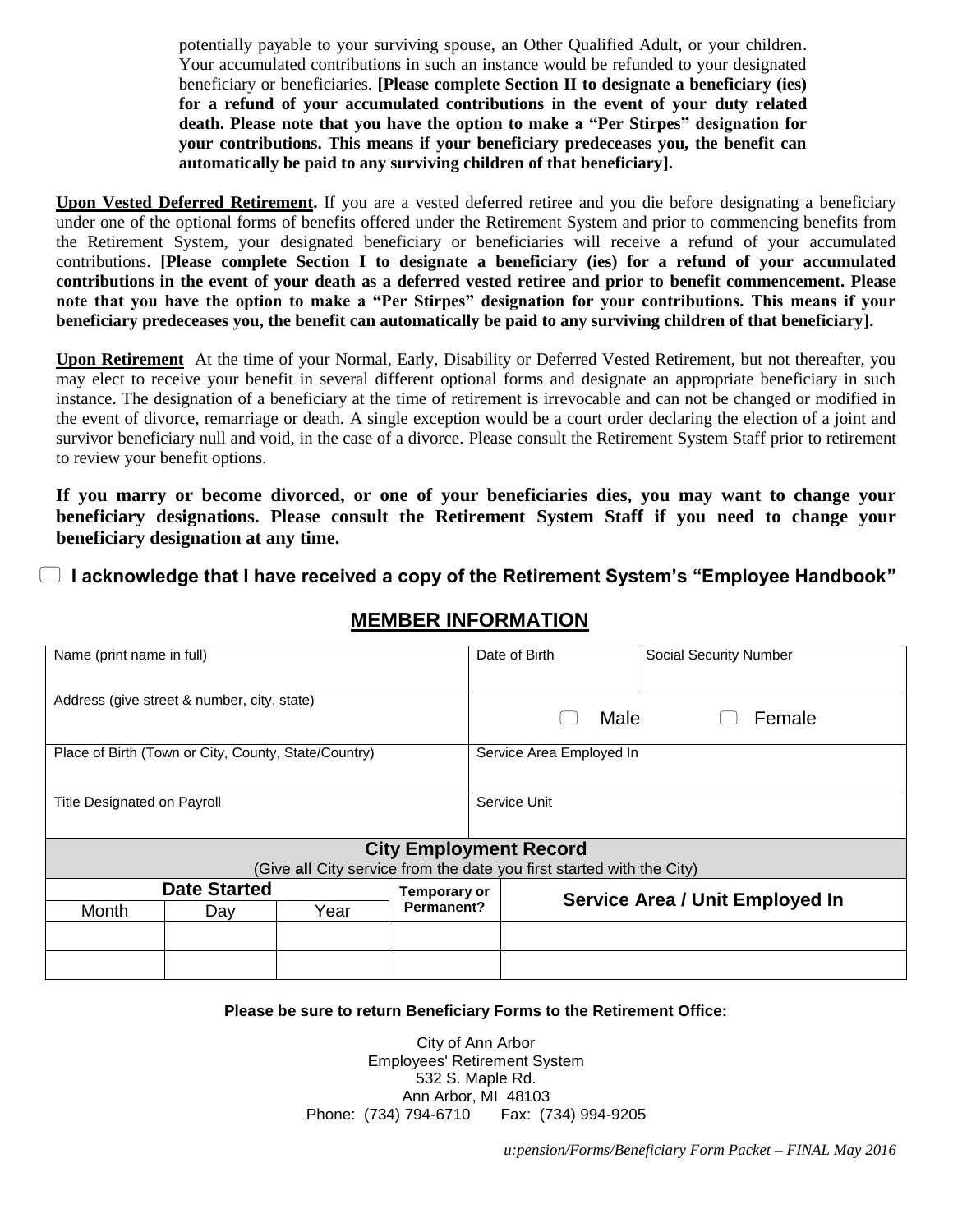# **SECTION I. ACCUMULATED CONTRIBUTIONS - PRE-RETIREMENT AND PRE-VESTING BENEFICIARY(IES)**

| In the event of (a) my non-duty related death before retirement, or (b) my death prior to benefit<br>commencement as a deferred vested retiree; and there being no other benefits being payable by the<br>Retirement System, I hereby direct the Board of Trustees of the City of Ann Arbor Employees' Retirement<br>System to pay the accumulated contributions standing to my credit to: |      |                                                                                                                                                          |                   |  |
|--------------------------------------------------------------------------------------------------------------------------------------------------------------------------------------------------------------------------------------------------------------------------------------------------------------------------------------------------------------------------------------------|------|----------------------------------------------------------------------------------------------------------------------------------------------------------|-------------------|--|
| <b>Primary Beneficiary(ies):</b>                                                                                                                                                                                                                                                                                                                                                           |      |                                                                                                                                                          |                   |  |
| Name/Trust                                                                                                                                                                                                                                                                                                                                                                                 |      | SS #, if applicable                                                                                                                                      | Date of Birth     |  |
| Address                                                                                                                                                                                                                                                                                                                                                                                    |      | Relationship                                                                                                                                             | % of Distribution |  |
| Name/Trust                                                                                                                                                                                                                                                                                                                                                                                 |      | SS #, if applicable                                                                                                                                      | Date of Birth     |  |
| Address                                                                                                                                                                                                                                                                                                                                                                                    |      | Relationship                                                                                                                                             | % of Distribution |  |
| be paid to:<br>Name/Trust                                                                                                                                                                                                                                                                                                                                                                  |      | <b>Contingent Beneficiary (ies):</b> If there are no surviving primary beneficiaries at the time of my death, distributions shall<br>SS #, if applicable | Date of Birth     |  |
| <b>Address</b>                                                                                                                                                                                                                                                                                                                                                                             |      | Relationship<br>Check here if payments to be made to this deceased beneficiary's child(ren)                                                              |                   |  |
| Name/Trust                                                                                                                                                                                                                                                                                                                                                                                 |      | SS #, if applicable                                                                                                                                      | Date of Birth     |  |
| Address                                                                                                                                                                                                                                                                                                                                                                                    |      | Relationship<br>Check here if payments to be made to this deceased beneficiary's child(ren)                                                              |                   |  |
| Name/Trust                                                                                                                                                                                                                                                                                                                                                                                 |      | SS #, if applicable                                                                                                                                      | Date of Birth     |  |
| <b>Address</b>                                                                                                                                                                                                                                                                                                                                                                             |      | Relationship<br>Check here if payments to be made to this deceased beneficiary's child(ren)                                                              |                   |  |
| Name/Trust                                                                                                                                                                                                                                                                                                                                                                                 |      | SS #, if applicable                                                                                                                                      | Date of Birth     |  |
| Address                                                                                                                                                                                                                                                                                                                                                                                    |      | Relationship<br>Check here if payments to be made to this deceased beneficiary's child(ren)                                                              |                   |  |
| Signature of Employee                                                                                                                                                                                                                                                                                                                                                                      | Date | <b>Signature of Witness</b>                                                                                                                              | Date              |  |

*Note: If additional beneficiaries' spaces are needed please contact the Retirement System*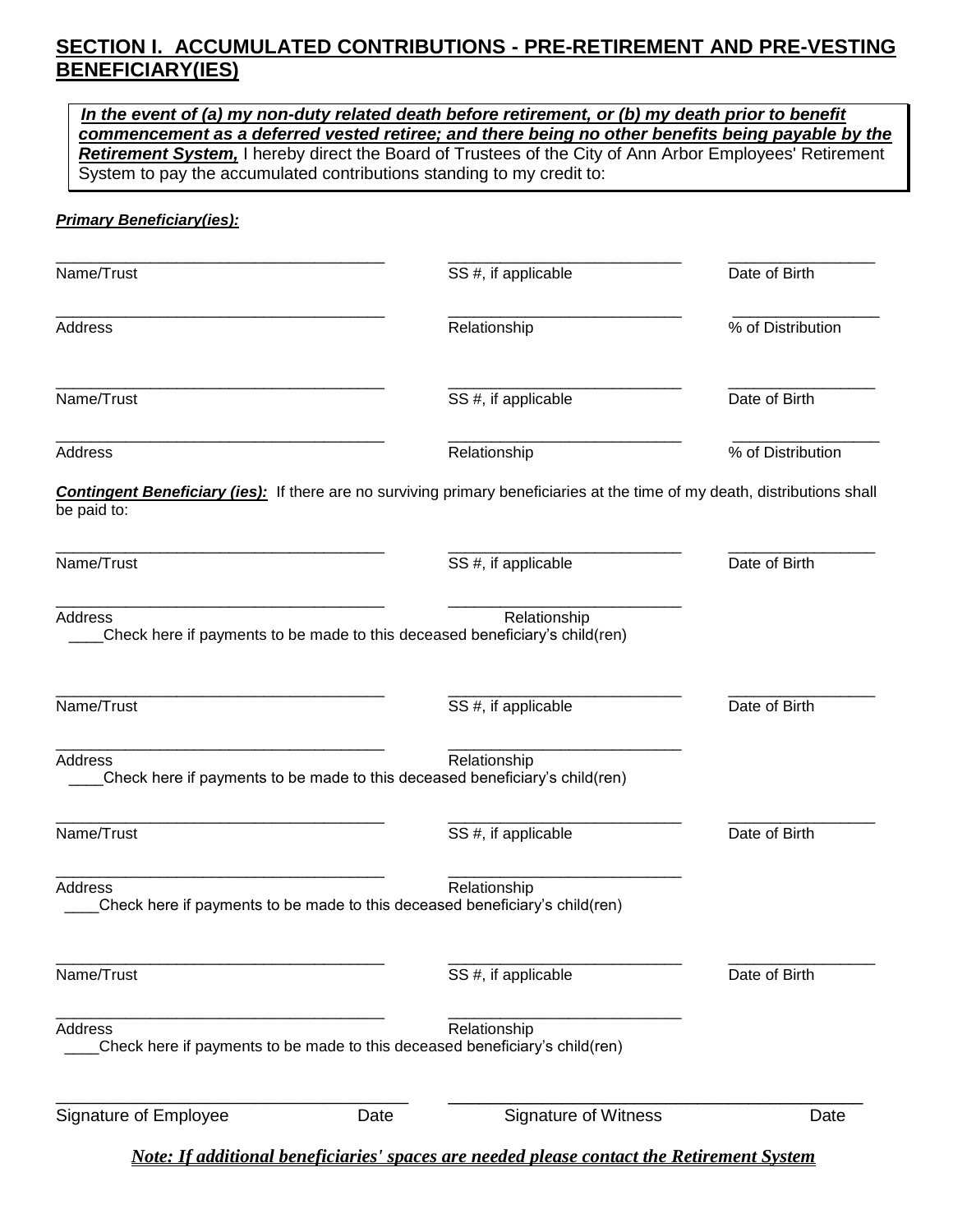# **SECTION II. ACCUMULATED CONTRIBUTIONS – DUTY DEATH**

|                                                                                                |      | In the event of my duty related death before retirement, I hereby direct the Board of Trustees of the City<br>of Ann Arbor Employees' Retirement System to pay the accumulated contributions standing to my credit to: |                   |
|------------------------------------------------------------------------------------------------|------|------------------------------------------------------------------------------------------------------------------------------------------------------------------------------------------------------------------------|-------------------|
| <b>Primary Beneficiary (ies):</b>                                                              |      |                                                                                                                                                                                                                        |                   |
| Name/Trust                                                                                     |      | SS #, if applicable                                                                                                                                                                                                    | Date of Birth     |
| <b>Address</b>                                                                                 |      | Relationship                                                                                                                                                                                                           | % of Distribution |
| Name/Trust                                                                                     |      | SS #, if applicable                                                                                                                                                                                                    | Date of Birth     |
| <b>Address</b>                                                                                 |      | Relationship                                                                                                                                                                                                           | % of Distribution |
| paid to:                                                                                       |      | <b>Contingent Beneficiary(ies):</b> If there are no surviving primary beneficiaries at the time of my death, distributions shall be                                                                                    |                   |
| Name/Trust                                                                                     |      | SS #, if applicable                                                                                                                                                                                                    | Date of Birth     |
| <b>Address</b><br>Check here if payments to be made to this deceased beneficiary's child(ren)  |      | Relationship                                                                                                                                                                                                           |                   |
| Name/Trust                                                                                     |      | SS #, if applicable                                                                                                                                                                                                    | Date of Birth     |
| <b>Address</b>                                                                                 |      | Relationship<br>Check here if payments to be made to this deceased beneficiary's child(ren)                                                                                                                            |                   |
| Name/Trust                                                                                     |      | SS #, if applicable                                                                                                                                                                                                    | Date of Birth     |
| Address<br>Check here if payments to be made to this deceased beneficiary's child(ren)         |      | Relationship                                                                                                                                                                                                           |                   |
| Name/Trust                                                                                     |      | SS #, if applicable                                                                                                                                                                                                    | Date of Birth     |
| <b>Address</b><br>Check here if payments to be made to this deceased beneficiary's child (ren) |      | Relationship                                                                                                                                                                                                           |                   |
| Signature of Employee                                                                          | Date | Signature of Witness                                                                                                                                                                                                   | Date              |
|                                                                                                |      | Please be sure to return Beneficiary Forms to the Retirement Office:                                                                                                                                                   |                   |
|                                                                                                |      | City of Ann Arbor<br><b>Employees' Retirement System</b><br>532 S. Maple Rd.<br>Ann Arbor, MI 48103<br>Phone: (734) 794-6710   Fax: (734) 994-9205                                                                     |                   |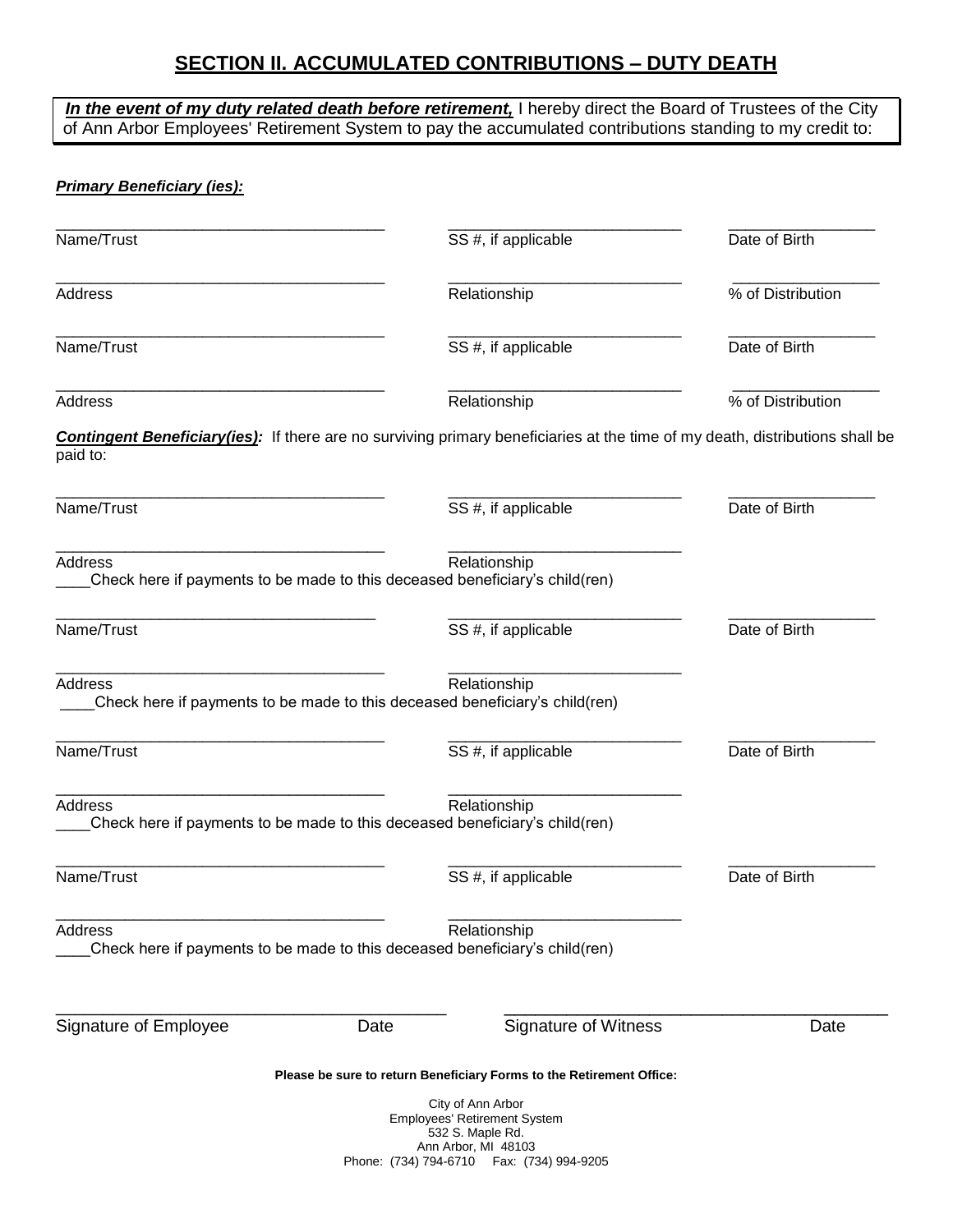### **SECTION III. DESIGNATION OF OPTION II BENEFICIARY**

### **DO NOT COMPLETE THIS SECTION IF YOU ARE ELECTING THE 80% PRESENT VALUE ELECTION IN SECTION IV. BELOW**

 *In the event of my non-duty related death before retirement,* I hereby direct the Board of Trustees of the City of Ann Arbor Employees' Retirement System to pay the Option II benefit payable upon my death to the following designated beneficiary:

#### *Primary Beneficiary:*

| Name                                                                                                                         |      | SS#                  | Date of Birth |
|------------------------------------------------------------------------------------------------------------------------------|------|----------------------|---------------|
| Address                                                                                                                      |      | Relationship         |               |
| <b>Contingent Beneficiary:</b> If the primary beneficiary does not survive me, my Option II designated beneficiary shall be: |      |                      |               |
| Name                                                                                                                         |      | SS#                  | Date of Birth |
| Address                                                                                                                      |      | Relationship         |               |
| Signature of Employee                                                                                                        | Date | Signature of Witness | Date          |

**Please be sure to return Beneficiary Forms to the Retirement Office:**

City of Ann Arbor Employees' Retirement System 532 S. Maple Rd. Ann Arbor, MI 48103

Phone: (734) 794-6710 Fax: (734) 994-9205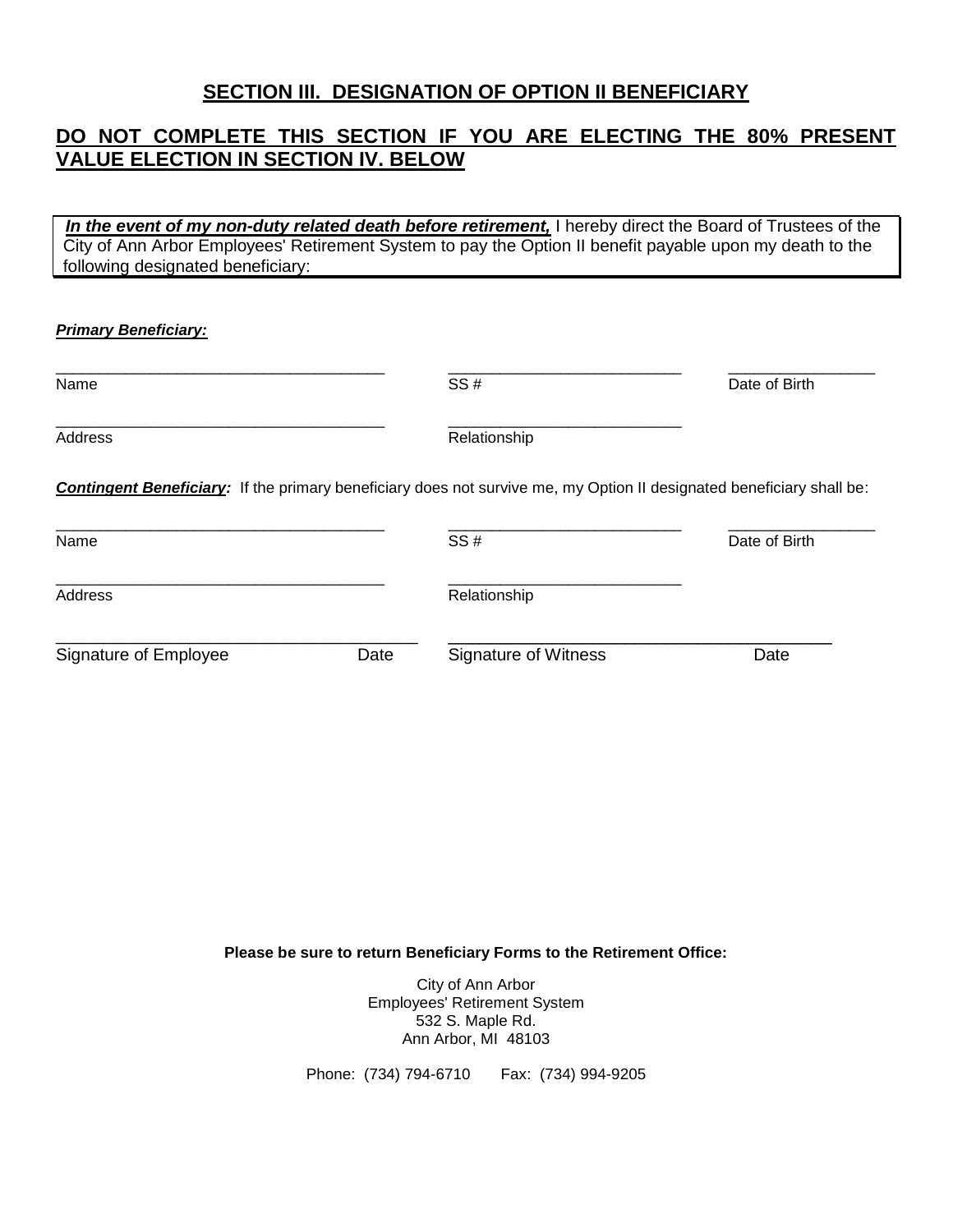# **SECTION IV. 80 % PRESENT VALUE ELECTION – DESIGNATION OF LEGAL REPRESENTATIVE**

## **DO NOT COMPLETE THIS SECTION IF YOU ARE DESIGNATING AN OPTION II BENEFICIARY IN SECTION III. ABOVE.**

 *In the event of my non-duty related death before retirement,* I hereby direct the Board of Trustees of the City of Ann Arbor Employees' Retirement System to pay a lump sum equal to 80% of the actuarial present value of my accrued Normal Retirement Allowance to the following designated legal representative(s):

#### *Primary Legal Representative(s):*

| Name/Trust | SS #, if applicable | Date of Birth     |
|------------|---------------------|-------------------|
| Address    | Relationship        | % of Distribution |
| Name/Trust | SS #, if applicable | Date of Birth     |
| Address    | Relationship        | % of Distribution |

*Contingent Legal Representative(s):* If there are no surviving primary legal representatives at the time of my death, distributions shall be paid to my contingent legal representative(s) designated as follows:

| Name/Trust<br>Address |                       | SS #, if applicable                                                                       | Date of Birth     |
|-----------------------|-----------------------|-------------------------------------------------------------------------------------------|-------------------|
|                       |                       | Relationship                                                                              | % of Distribution |
| Name/Trust            |                       | SS #, if applicable                                                                       | Date of Birth     |
| Address               |                       | Relationship                                                                              | % of Distribution |
| Signature of Employee | Date                  | <b>Signature of Witness</b>                                                               | Date              |
|                       |                       | Please be sure to return Beneficiary Forms to the Retirement Office:<br>City of Ann Arbor |                   |
|                       |                       | Employees' Retirement System<br>532 S. Maple Rd.<br>Ann Arbor, MI 48103                   |                   |
|                       | Phone: (734) 794-6710 | Fax: (734) 994-9205                                                                       |                   |